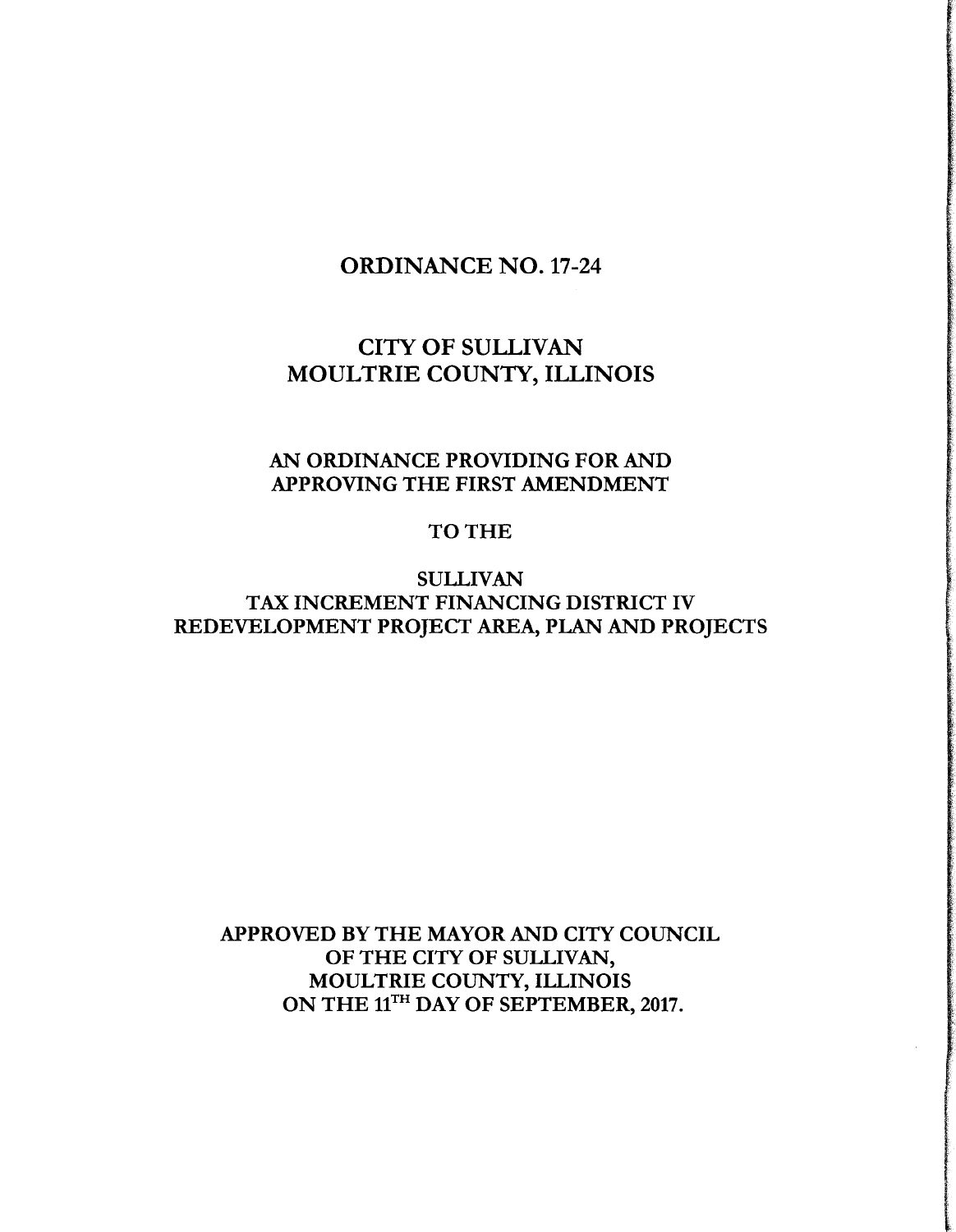#### ORDINANCE NO. 17-24

#### CITY OF SULLIVAN MOULTRIE COUNTY, ILLINOIS

#### AN ORDINANCE PROVIDING FOR AND APPROVING THE FIRST AMENDMENT TO THE SULLIVAN TAX INCREMENT FINANCING DISTRICT IV REDEVELOPMENT PROJECT AREA, PLAN AND PROJECTS

WHEREAS, on May 22, 2017, the City of Sullivan, Moultrie County, Illinois ("City") by its duly elected Mayor and City Council heretofore approved a Redevelopment Plan and Projects; designated <sup>a</sup> Redevelopment Project Area; and adopted Tax Increment Financing pursuant to Illinois Tax Increment Allocation Redevelopment Act (65 ILCS 5/11-74.4-1 et. seq.) (the "Act") for the City of Sullivan Tax Increment Financing (TIF) District IV ("TIF District IV"); and

WHEREAS, the City desires to amend the Redevelopment Project Area, Plan and Projects for its TIF District IV(" First Amendment") pursuant to the Tax Increment Allocation Redevelopment Act, 65 ILCS 5/11-74.4 et. seq., as amended by removing the parcel described in Exhibit A, thus reducing the size of the Redevelopment Project Area; and

WHEREAS, the proposed First Amendment does not add additional parcels of property to the Redevelopment ProjectArea; substantially affect the general land uses established in the Redevelopment Plan; substantially change the nature of the Redevelopment Projects; increase the total estimated Redevelopment Project Costs set out in the Redevelopment Plan; add additional Redevelopment Project Costs to the itemized list of redevelopment project costs set out in the Redevelopment Plan; or increase the number of inhabited residential units to be displaced from the Redevelopment Project Area, as measured from the time of creation of the Redevelopment Project Area, to a total of more than ten (10); and

WHEREAS, the proposed First Amendment is consistent with the Redevelopment Plan and Projects and has been reviewed by the Mayor and the City Council is generally informed of this Amendment.

#### NOW,THEREFORE, BE IT ORDAINED BY THE MAYOR AND CITY COUNCIL OF THE CITY OF SULLIVAN, MOULTRIE COUNTY, ILLINOIS:

- 1. The recitals set forth in the preamble to this Ordinance are hereby incorporated by reference as if fully set forth herein.
- 2. The Sullivan TIF District IV Redevelopment Project Area, Plan and Projects are hereby amended to remove the parcel described in Exhibit A attached hereto.
- 3. The Redevelopment Project Area as amended is legally described in Exhibit B (Amended Legal Description) and shown in Exhibit C( Amended Boundary Map) of this Amendment.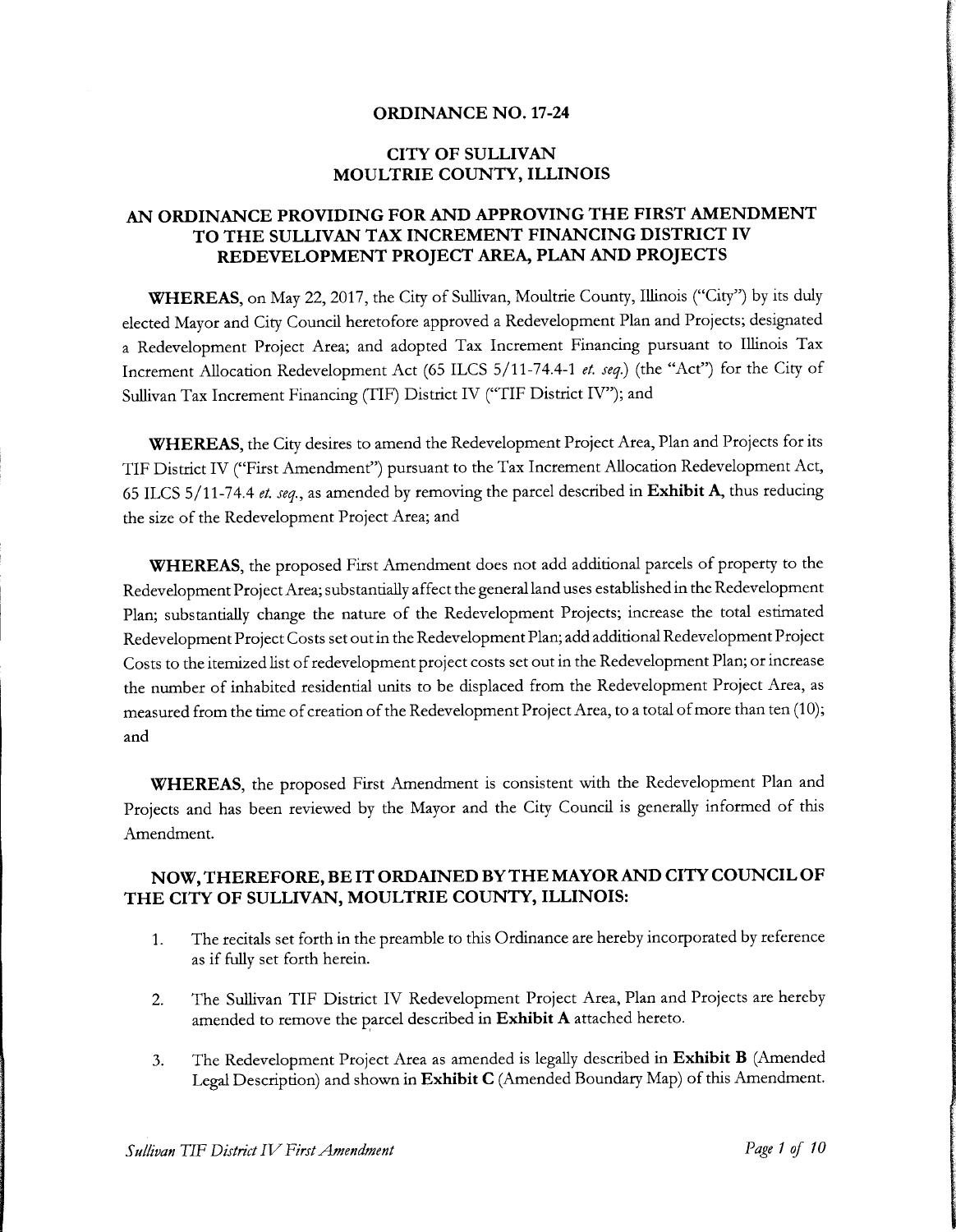- 4. This Ordinance shall be in full force and effect from and after its passage and approval as provided by law and shall take effect upon its passage as required by law.
- 5. All ordinances and parts of ordinances in conflict herewith are repealed.

PASSED, APPROVED AND ADOPTED by the Corporate Authorities of the City of Sullivan, Moultrie County, Illinois, on the 11<sup>th</sup> day of September, A.D., 2017, and deposited and filed in the Office of the City Clerk of said City on that date.

| <b>MAYOR &amp; COUNCIL MEMBERS</b> | <b>AYE VOTE</b> | <b>NAY VOTE</b> | ABSTAIN/<br><b>RECUSE</b> | <b>ABSENT</b> |
|------------------------------------|-----------------|-----------------|---------------------------|---------------|
| <b>Mike Mossman</b>                |                 |                 |                           |               |
| <b>Jerry Risley</b>                |                 |                 |                           |               |
| <b>Mike Kirk</b>                   |                 |                 |                           |               |
| <b>Grant Wade</b>                  |                 |                 |                           |               |
| Ann Short, Mayor                   |                 |                 |                           |               |
| <b>TOTAL VOTES:</b>                |                 |                 |                           |               |

APPROVED: Mayor

ATTEST:

Monte a. City Clerk

EXHIBIT A ATTACHED: PARCEL REMOVED FROM SULLIVAN TIF DISTRICT IV. EXHIBIT B ATTACHED: SULLIVAN TIF DISTRICT IV AMENDED LEGAL DESCRIPTION. EXHIBIT C ATTACHED: SULLIVAN TIF DISTRICT IV AMENDED BOUNDARY MAP.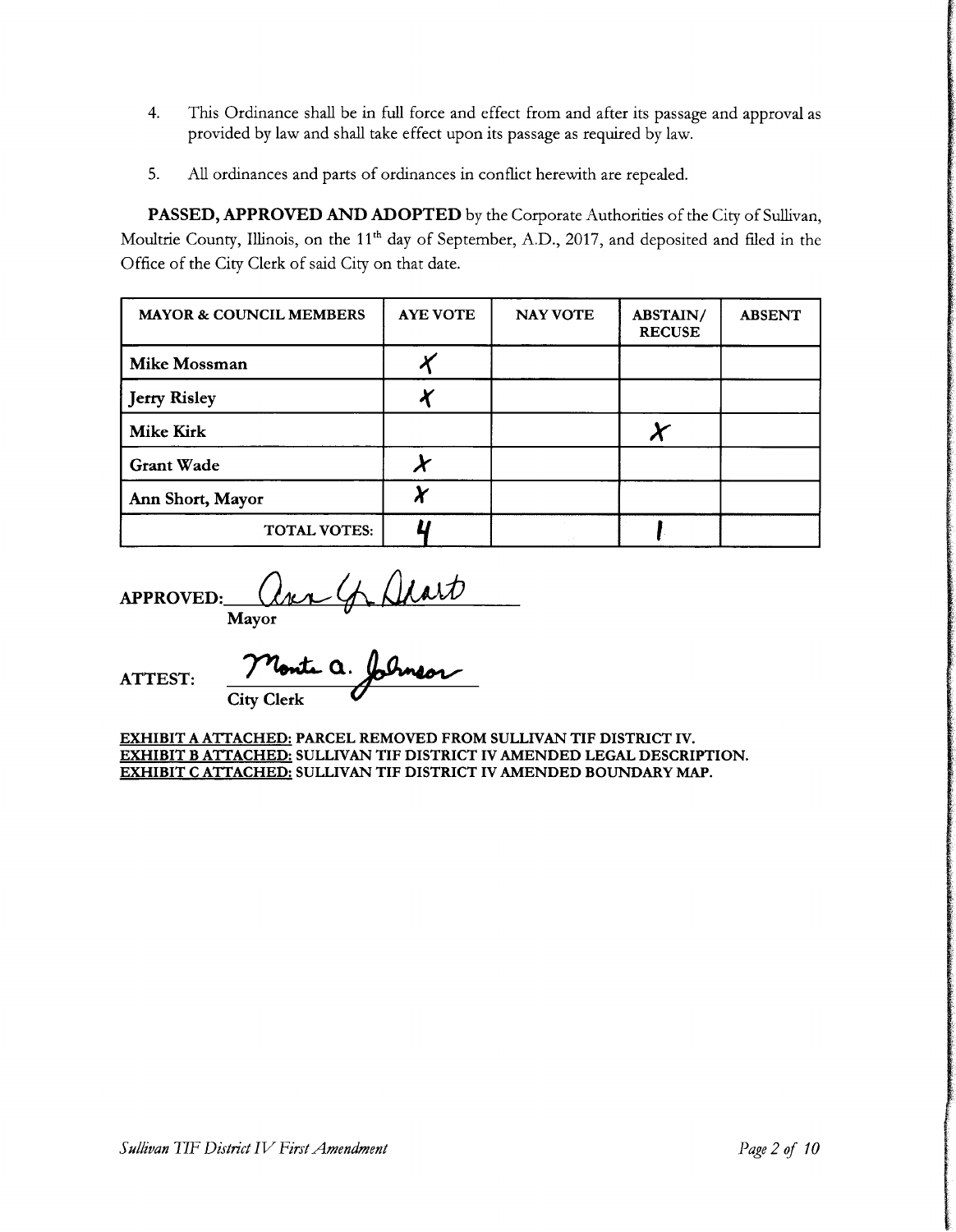#### EXHIBIT A

### PARCEL REMOVED FROM SULLIVAN TIF DISTRICT IV BY THE FIRST AMENDMENT

Parcel I.D.: 08-08-02-211-006 Street Location: 616 N PIERCE ST., SULLIVAN, IL 61951 Legal Description: PT LOT 12 IN ELIZABETH TITLE ADDITION, 06-03-10 10D-251 L, LOT 46 X 100.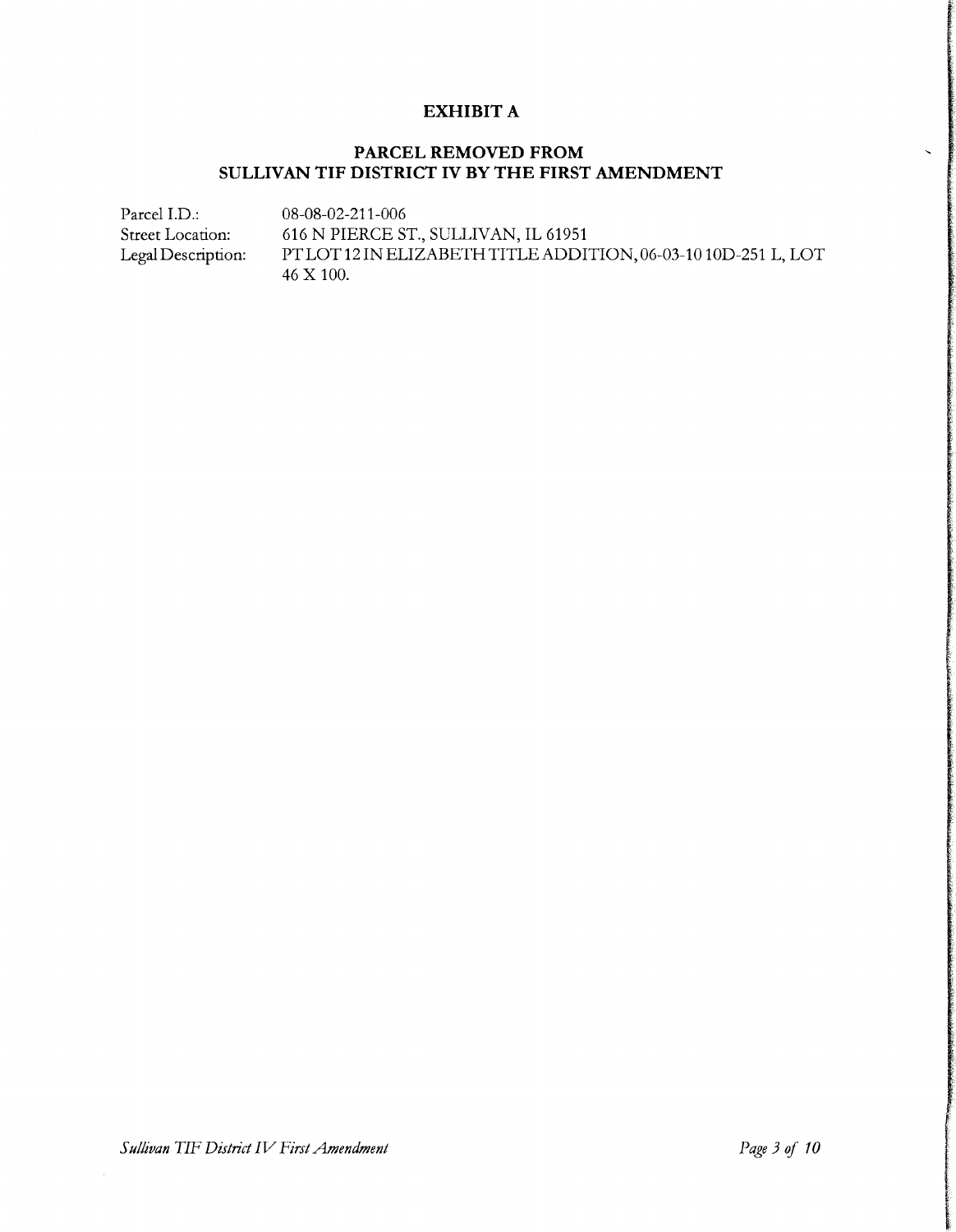#### EXHIBIT B

#### SULLIVAN TIF DISTRICT IV FIRST AMENDMENT AMENDED LEGAL DESCRIPTION

BEGINNING at the intersection of the West Right-of-Way line of Hamilton Street and the South Right-of-Way line of Jackson Street in the City of Sullivan;

Thence, North to the intersection of the West Right-of-Way line of Jackson Street and the South Right-of-Way line of Scott Street;

Thence, East to the intersection of the South Right-of-Way line of Scott Street and the East Right-of-Way line of Van Buren Street;

Thence, South along the East Right-of-Way line of Van Buren Street, to the North line of the South 90.00 feet of the West Half of Block <sup>4</sup> of Freelands First Addition;

Thence, East along the North line of the South 90.00 feet of the West Half of Block 4 of Freelands First Addition, to the East line of the West Half of said Block 4;

Thence, North along the West line of the East Half of said Block 4, to the Northwest corner of the Southeast Quarter of said Block 4;

Thence, East along the North line of the Southeast Quarter of said Block 4 extended, to the East Right-of-Way line of Main Street;

Thence, South to the intersection of the East Right-of-Way line of Main Street and the North line of the South Three Fifths, of the Southwest Quarter of Block <sup>3</sup> of Freelands First Addition;

Thence, East to the Northeast corner of the South Three Fifths, of the Southwest Quarter of Block <sup>3</sup> of Freelands First Addition;

Thence, South to the North Right-of-Way line of Jackson Street;

Thence, East to the Southwest corner of the South Half, of the East Half, of the East Half of Block 2 of Freelands First Addition;

Thence, North to the Northwest corner of the South Half, of the East Half, of the East Half of Block <sup>2</sup> of Freelands First Addition;

Thence, East to the West Right-of-Way line of Madison Street;

Thence, North to the South Right-of-Way line of Scott Street;

Thence, West to the West Right-of-Way line of Washington Street;

Thence, North along the West Right-of-Way line of Washington Street, to the North line of the South 75.00 feet of the East Half of Block <sup>3</sup> of Freelands Third Addition;

Thence, West to the Northwest corner of the South 75.00 feet of the East Half of Block 3 of Freelands Third Addition;

Thence, North to the South Right-of-Way line of Strain Street;

Thence, West to the West Right-of-Way line of Main Street;

Thence, South to the South Right-of-Way line of Blackwood Street;

Thence, West to the West Right-of-Way line of Graham Street;

Thence, North to the North Right-of-Way line of Strain Street;

Thence, East to the West Right-of-Way line of Van Buren Street;

Thence, North to the South Right-of-Way line of Hunter Street;

Thence, West to the East Right-of-Way line of Pierce Street;

Thence, South along the East Right-of-Way line of Pierce Street, to the intersection of the East Right-of-Way line of Pierce Street and the South line of the North 50.00 feet, of the South 100.00 feet of Lots 1 and 2 of Block 9 of Elizabeth Titus Addition;

Thence, West to the Southwest corner of the North 50.00 feet, of the South 100.00 feet of Lots <sup>1</sup> and <sup>2</sup> of Block <sup>9</sup> of Elizabeth Titus Addition;

Thence, North to the South Right-of-Way line of Hunter Street;

Thence, West to the West Right-of-Way line of Graham Street;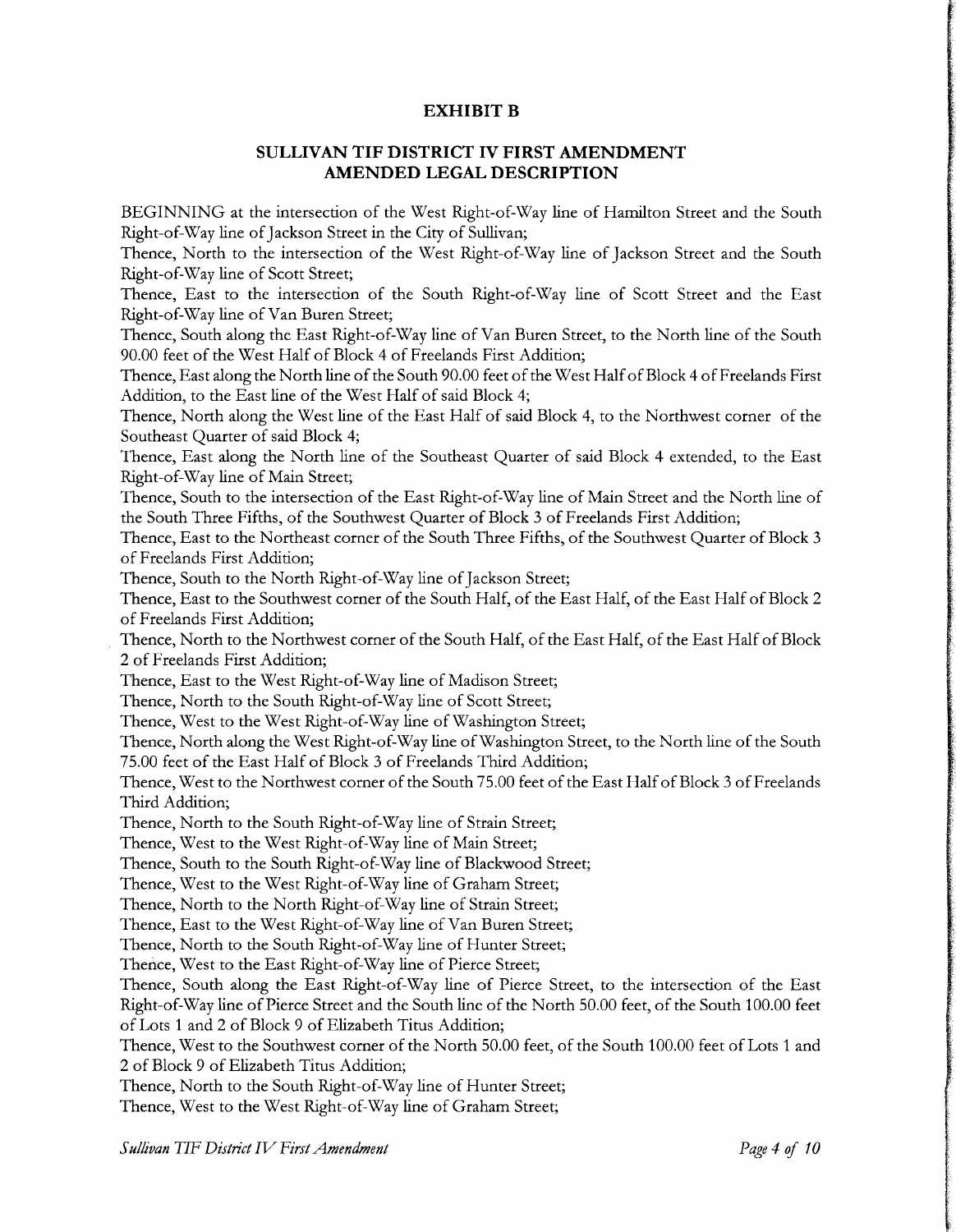Thence, North to the South Right-of-Way line of Magill Street; Thence, West to the East Right-of-Way line of Seymour Street; Thence, South to the South Right-of-Way line of Strain Street; Thence, West to the East Right-of-Way line of Lincoln Street; Thence, South to the North Right-of-Way line of Scott Street; Thence, West along the North Right-of-Way line of Scott Street, to the intersection of the East line of Lot <sup>5</sup> of Meekers Addition and the North Right-of-Way line of Scott Street; Thence, South to the South Right-of-Way line of Jackson Street; Thence, East to the Northeast corner of Lot 3 of Block 4 of Camfields Railroad Addition; Thence, South to the Northeast corner of Lot <sup>10</sup> of Block <sup>4</sup> of Camfields Railroad Addition; Thence, West to the East Right-of-Way line of the Union Pacific Railroad; Thence, Northerly along the East Right-of-Way line of the Union Pacific Railroad, to the North line of Parcel K of Meekers Addition; Thence, East along the North line of Parcel K of Meekers Addition, to the West Right-of-Way line of Camfield Street; Thence, North to the North Right-of-Way line of Hunter Street; Thence, East to the West Right-of-Way line of Grant Street; Thence, North along the extension of the West Right-of-Way line of Grant Street, being the West line of Lots 9 and 10 of the Northwest Quarter, of the Northeast Quarter of Section 2, Township 13 North, Range 5 East, of the Third Principal Meridian, Moultrie County, Illinois, to the Northwest corner of Lot <sup>9</sup> of the Northwest Quarter, of the Northeast Quarter of said Section 2; Thence, East to the West Right-of-Way line of McClellan Street; Thence, North to the North Right-of-Way line of Hagerman Street; Thence, East along the North Right-of-Way line of Hagerman Street, <sup>a</sup> distance of 372.00 feet; Thence, North, a distance of 218.00 feet; Thence, West to the East Right-of-Way line of the Union Pacific Railroad; Thence, Northeasterly along the East Right-of-Way line of the Union Pacific Railroad, to the West line of the East Half, of the Southeast Quarter of Section 35, Township 14 North, Range <sup>5</sup> East, of the Third Principal Meridian, Moultrie County, Illinois; Thence, South along the West line of the East Half, of the Southeast Quarter of said Section 35, a distance of 505.00 feet; Thence, East to the West Right-of-Way line of Main Street; Thence, North to the North Right-of-Way line of Park Drive; Thence, East to the West line of the Southwest Quarter of Section 36, Township 14 North, Range <sup>5</sup> East, of the Third Principal Meridian, Moultrie County, Illinois; Thence, South to the Southwest corner of the Southwest Quarter of said Section 36; Thence, East along the South line of the Southwest Quarter of said Section 36, to the intersection of the South line of the Southwest Quarter of said Section 36 and the East Right-of-Way line of Cottontail Lane; Thence, South to the Northwest corner of Lot 5, Block D of Cottontail Lane and Nortons Second Subdivision; Thence, West to the Northwest corner of Lot 5, Block E of Cottontail Lane and Nortons Second Subdivision; Thence, Southerly along the West line of Cottontail Lane and Nortons Second Subdivision, to the South line of the North 85.20 feet of Lot <sup>3</sup> of Cottontail Lane and Nortons Second Subdivision; Thence, South along the West line of Cottontail Lane and Nortons Second Subdivision, <sup>a</sup> distance of 29.00 feet; Thence, West, <sup>a</sup> distance of 163.50 feet; Thence, South to the North Right-of-Way line of Illinois Route 121;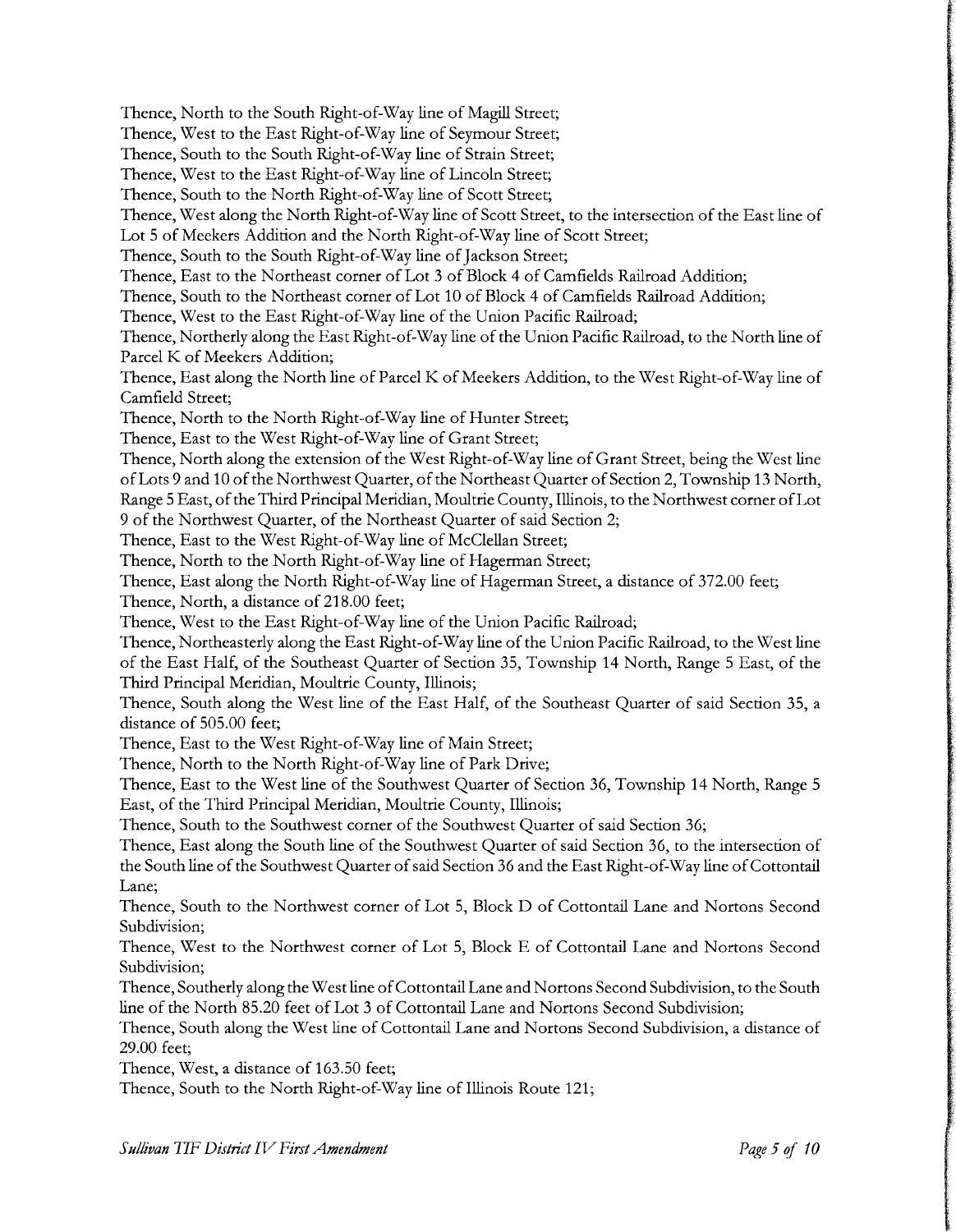Thence, East along the North Right-of-Way line of Illinois Route 121, to the intersection of the North Right-of-Way line of Illinois Route <sup>121</sup> and the West line of Lot <sup>1</sup> of S.T. Millers Addition;

Thence, South to the Southwest corner of Lot 1 of S.T. Millers Addition;

Thence, East to the Southeast corner of S.T. Miller Addition;

Thence, North to the South line of Lot <sup>2</sup> of S.T. Millers Addition;

Thence, East to the Southeast corner of Lot 4 of S.T. Millers Addition;

Thence, North to the Northeast corner of Lot 4 of S.T. Millers Addition;

Thence, Northerly to <sup>a</sup> point being 88. 00 feet East of the Southeast corner of Lot <sup>1</sup> of Block A of Cottontail Lane and Nortons Second Subdivision;

Thence, North, <sup>a</sup> distance of 232.00 feet;

Thence, West to the East line of Cottontail Lane and Nortons Second Subdivision;

Thence, North along the East line of Cottontail Lane and Nortons Second Subdivision, to the North line of the Southeast Quarter, of the Northwest Quarter of Section 1, Township <sup>13</sup> North, Range <sup>5</sup> East, of the Third Principal Meridian, Moultrie County, Illinois;

Thence, East to the Northeast corner of Lot <sup>1</sup> of Eastview Place Section 3;

Thence, South along the East line of Eastview Place, to the South line of the Northeast Quarter of said Section 1;

Thence, West to <sup>a</sup> point being 350.00 feet East of the Northeast corner of Lot 25 of Bonair Height Subdivision;

Thence, South, <sup>a</sup> distance of 684.51 feet;

Thence, West, to the East line of Bonair Subdivision, <sup>a</sup> distance of 350.00 feet;

Thence, South to the Southeast corner of Greenhill Cemetery;

Thence, West along the South line of Greenhill Cemetery, to the center of ASA Creek;

Thence, Southerly along the center of ASA Creek, to the North Right-of-Way of Lebanon Street;

Thence, Northwesterly along the North Right-of-Way line of Lebanon Street, to the South line of the Southwest Quarter of said Section 1;

Thence, West to the centerline of Lebanon Street;

Thence, Southeasterly along the centerline of Lebanon Street, to the East line of the City of Sullivan Waste Water Treatment Plant, reference made to Book 131, Page 390, in the Moultrie County Recorder's Office, Moultrie County, Illinois;

Thence, South to the North Right-of-Way line of the Canadian National Railroad;

Thence, Northwesterly along the North Right-of-Way line of the Canadian National Railroad, to the Southwest corner of said City of Sullivan Waste Water Treatment Plant;

Thence, Southwesterly to the South Right-of-Way line of the Canadian National Railroad, said point being 440.50 feet Southwesterly of the centerline of Patterson Road;

Thence, Southwesterly perpendicular to the South Right-of-Way line ofthe Canadian National Railroad, <sup>a</sup> distance of 25.00 feet;

Thence, Southeasterly parallel to the South Right-of-Way line of the Canadian National Railroad, a distance of 460.00 feet;

Thence, Northeasterly to the Southerly Right-of-Way line of the Canadian National Railroad, <sup>a</sup> distance of 25.00 feet;

Thence, Southeasterly along the Southerly Right-of-Way line of the Canadian National Railroad, to the centerline of ASA Creek;

Thence, Southwesterly along the centerline of ASA Creek, to the North line of the Southeast Quarter, of the Southeast Quarter, of the Northwest Quarter of Section 12, Township <sup>13</sup> North, Range <sup>5</sup> East, of the Third Principal Meridian, Moultrie County, Illinois;

Thence, West to the Northwest corner of the Southeast Quarter, of the Southeast Quarter, of the Northwest Quarter of said Section 12;

Thence, South to the Southwest corner of the Southeast Quarter, of the Southeast Quarter, of the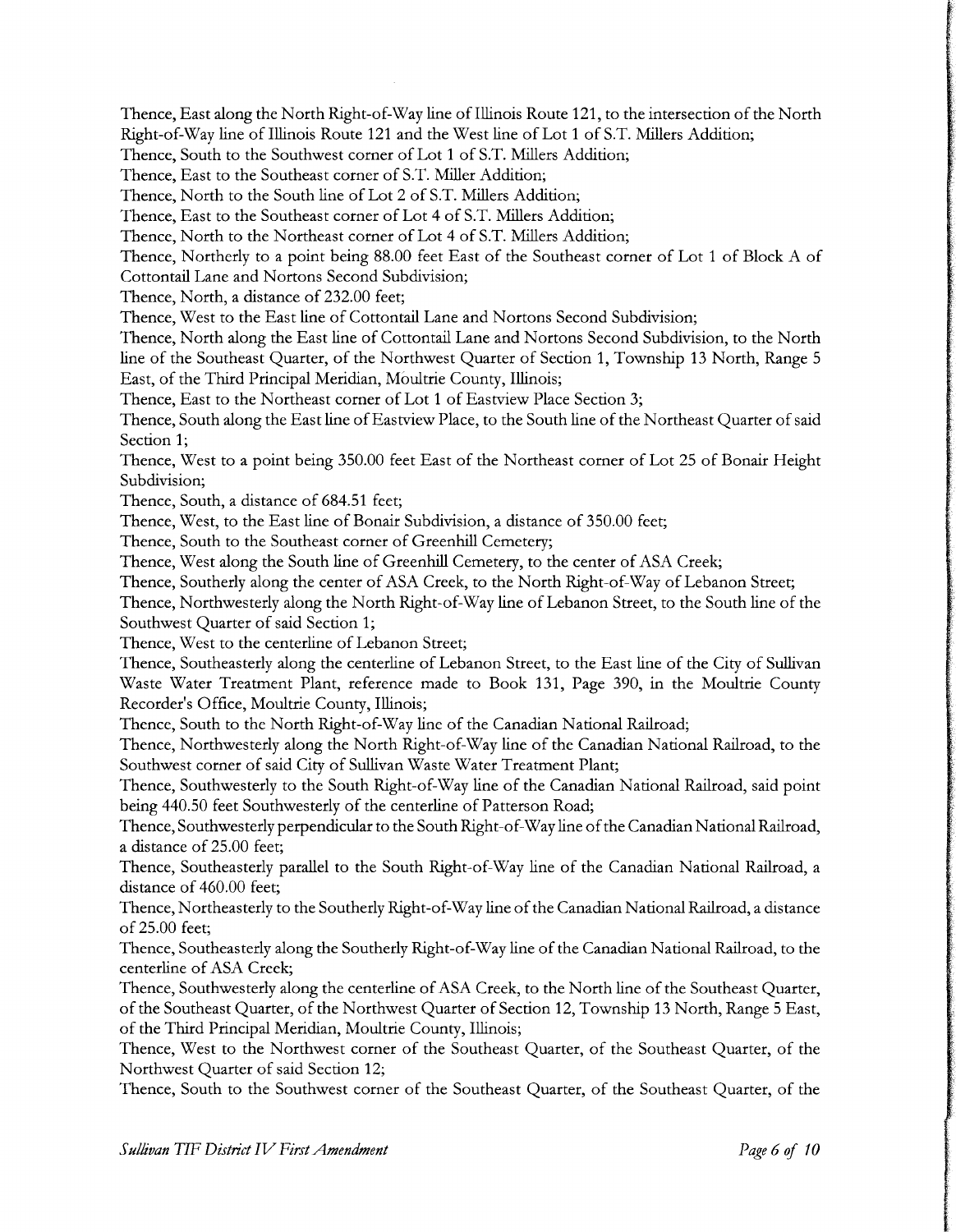Northwest Quarter of said Section 12;

Thence, East to the Southeast corner of the Northwest Quarter of said Section 12;

Thence, South to the Southeast corner of the Southwest Quarter of said Section 12;

Thence, West to the centerline of Illinois Route 32;

Thence, South along the centerline of Illinois Route 32, to the North line of the South <sup>17</sup> acres of the Northwest Quarter, of the Northeast Quarter of Section 14, Township <sup>13</sup> North, Range <sup>5</sup> East of the Third Principal Meridian, Moultrie County, Illinois;

Thence, West to the West line of the Northeast Quarter of said Section 14;

Thence, North to the Southwest corner of Sullivan Development Subdivision, referenced made to Volume <sup>9</sup> of Plats, Page 136, in the Moultrie County Recorder's Office, Moultrie County, Illinois;

Thence, North, along the West line of Sullivan Development Subdivision, <sup>a</sup> distance of 1286. <sup>61</sup> feet; Thence, East to the Northwest corner of Lot <sup>16</sup> of Sullivan Development Subdivision;

Thence, North to the South line of Hydro Gear Drive;

Thence, East along the South line of Hydro Gear Drive, to <sup>a</sup> point being 191. 47 feet West of the East line of the West Half, of the Southeast Quarter of Section 11, Township 13 North, Range 5 East, of the Third Principal Meridian, Moultrie County, Illinois;

Thence, South parallel to the East line of Lot <sup>11</sup> of Sullivan Development Subdivision, to the North line of Lot 24 of Sullivan Development Subdivision;

Thence, West to the Northwest corner of the East 400.00 feet of Lot 24 of Sullivan Development Subdivision;

Thence, South to the Southwest corner of the East 400.00 feet of Lot 24 of Sullivan Development Subdivision;

Thence, East to the East Right-of-Way line of Illinois Route 32;

Thence, North to the Southwest corner of Lot <sup>6</sup> of Hawthornes First Addition;

Thence, East to the Southeast corner of Lot <sup>6</sup> of Hawthornes First Addition;

Thence, North to the Southwest corner of Lot 22 of Hawthornes Second Addition;

Thence, East to the West Right-of-Way line of Courtyard Boulevard;

Thence, South along the West Right-of-Way line of Courtyard Boulevard, to the Southeast corner of Lot <sup>2</sup> of Hawthornes Second Addition;

Thence, East to the Northeast corner of the Southeast Quarter, of the Southeast Quarter of said Section 11;

Thence, North parallel to the South Right-of-Way line of Hawthorne Lane;

Thence, Northwesterly to the intersection of the North Right-of-Way line of Hawthorn Lane and the East Right-of-Way line of Worth Street;

Thence, North along the West Right-of-Way line of Worth Street, a distance of 120.00 feet;

Thence, East, a distance 570.00 feet;

Thence, North, <sup>a</sup> distance 334.00 feet;

Thence, East to <sup>a</sup> point being 190.00 feet West of the centerline of Patterson Road;

Thence, South, <sup>a</sup> distance of 230.00 feet;

Thence, West, <sup>a</sup> distance of 20.00 feet;

Thence, South, <sup>a</sup> distance of 60.00 feet;

Thence, Southeasterly to a point being 140.00 feet West of the centerline of Patterson Road, a distance of 242.00 feet;

Thence, East to the centerline of Patterson Road;

Thence, North to the Northeast corner of the Northwest Quarter, of the Southwest Quarter of said Section 12;

Thence, West to the West Right-of-Way line of Patterson Road;

Thence, North to the Northeast corner of Lot <sup>1</sup> of Richardson First Addition;

Thence, West to the centerline of Worth Street;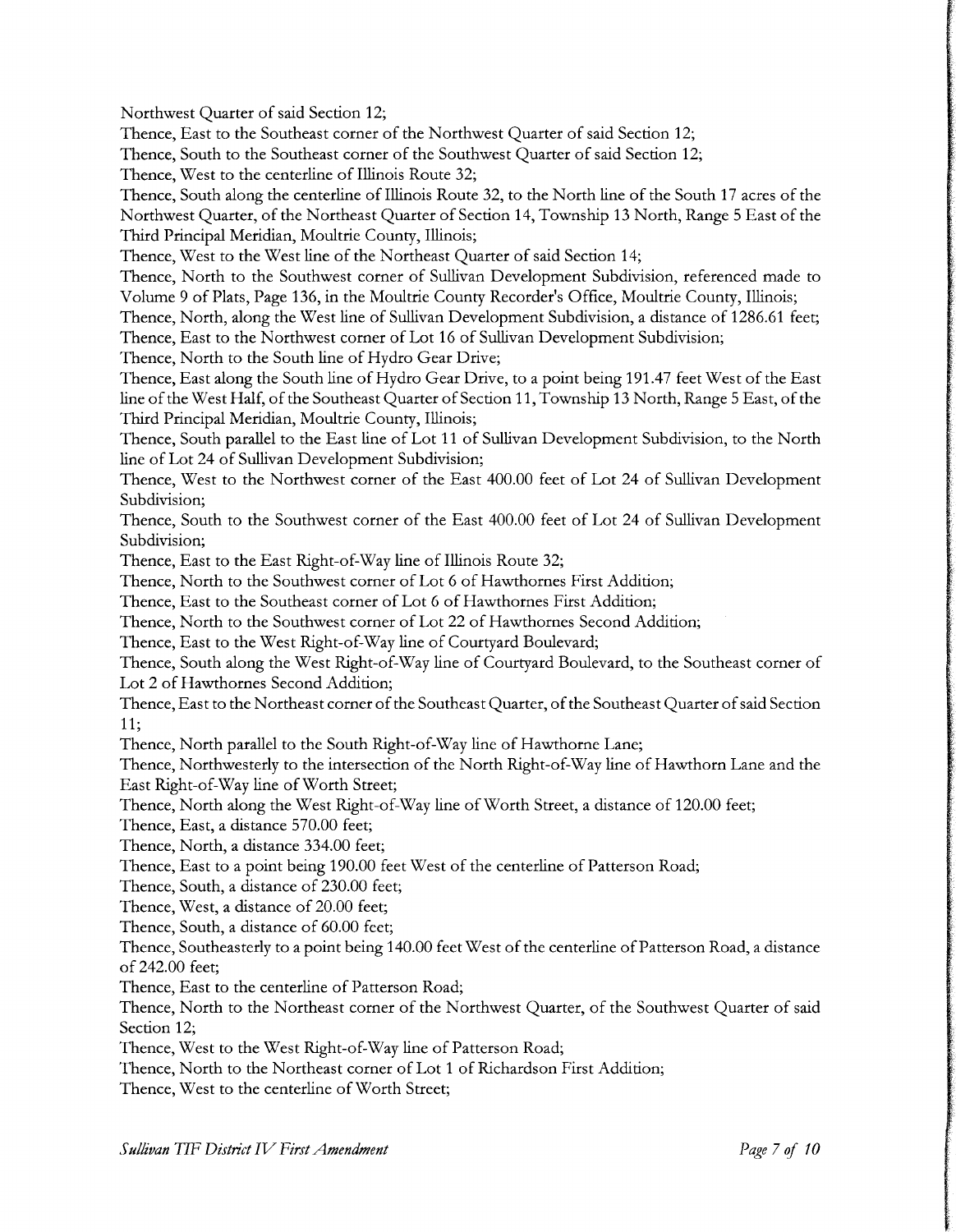Thence, North along the centerline ofWorth Street to the intersection of the centerline ofWorth Street and the North Right-of-Way line of Mattox Street; Thence, East to the West Right-of-Way line of Patterson Road; Thence, North, along the West Right-of-Way line of Patterson Road, to the Southeast corner of Lot 17 of Rhodes Fourth Addition; Thence, West to the Southwest corner of Lot <sup>17</sup> of Rhodes Fourth Addition; Thence, North to the Northwest corner of Lot <sup>17</sup> of Rhodes Fourth Addition; Thence, North to the Northwest corner of Lot <sup>16</sup> of Rhodes Fourth Addition; Thence, Northwesterly along the South Right-of-Way line of Sunshine Drive, to the intersection of the South Right-of-Way line of Sunshine Drive and the East line of Lot 4 of Rhodes Fourth Addition; Thence, Northeasterly to the Northeast corner of Lot 4 Rhodes Fourth Addition; Thence, Northwesterly to the Northwest corner of Lot <sup>10</sup> Rhodes Fourth Addition; Thence, North to the North Right-of-Way line of the Canadian National Railroad; Thence, North to the South Right-of-Way line of Lebanon Street; Thence, East; <sup>a</sup> distance of 1110.00 feet; Thence, Northwesterly, a distance of 495.34 feet; Thence, North, a distance of 113.58 feet; Thence, West to the West Right-of-Way line of Lebanon Street; Thence, North to the intersection of the West Right-of-Way line of Lebanon Street and the South line of Greenhill Cemetery; Thence, East to the East Right-of-Way line of Lebanon Street; Thence, North to the North Right-of-Way line of Water Street; Thence, West to the East Right-of-Way line of Calhoun Street; Thence, North, <sup>a</sup> distance of 200.00 feet; Thence, East, a distance of 166.00 feet; Thence, North, <sup>a</sup> distance of 198.00 feet; Thence, East, a distance of 9.00 feet; Thence, North, <sup>a</sup> distance of 239.00 feet; Thence, West to the East Right-of-Way line of Calhoun Street; Thence, North, a distance of 135.50 feet; Thence, East, <sup>a</sup> distance of 250.00 feet; Thence, North to the South line of W.A. Steeles Re-survey, a distance of 166.10 feet; Thence, East to the East end of W.A. Steeles Re-survey; Thence, North to the Northeast corner of W.A. Steeles Re-survey; Thence, West to the West Right-of-Way line of Lebanon Street; Thence, North to the North Right-of-Way line of Lebanon Street; Thence, East to the East Right-of-Way line of Lebanon Street; Thence, North, <sup>a</sup> distance of 90.00 feet; Thence, West, <sup>a</sup> distance of 58.00 feet; Thence, Northeasterly, <sup>a</sup> distance of 137.20 feet; Thence, West to the East Right-of-Way line of Worth Street; Thence, South to the South Right-of-Way line of Strain Street; Thence, West to the East Right-of-Way line of Madison Street; Thence, South to the North Right-of-Way line of Blackwood Street; Thence, East to the East Right-of-Way line of Worth Street; Thence, South, <sup>a</sup> distance of 255.00 feet; Thence, East to the West line of <sup>a</sup> North-South alley; Thence, South, <sup>a</sup> distance of 70.00 feet; Thence, West to the East line of Worth Street;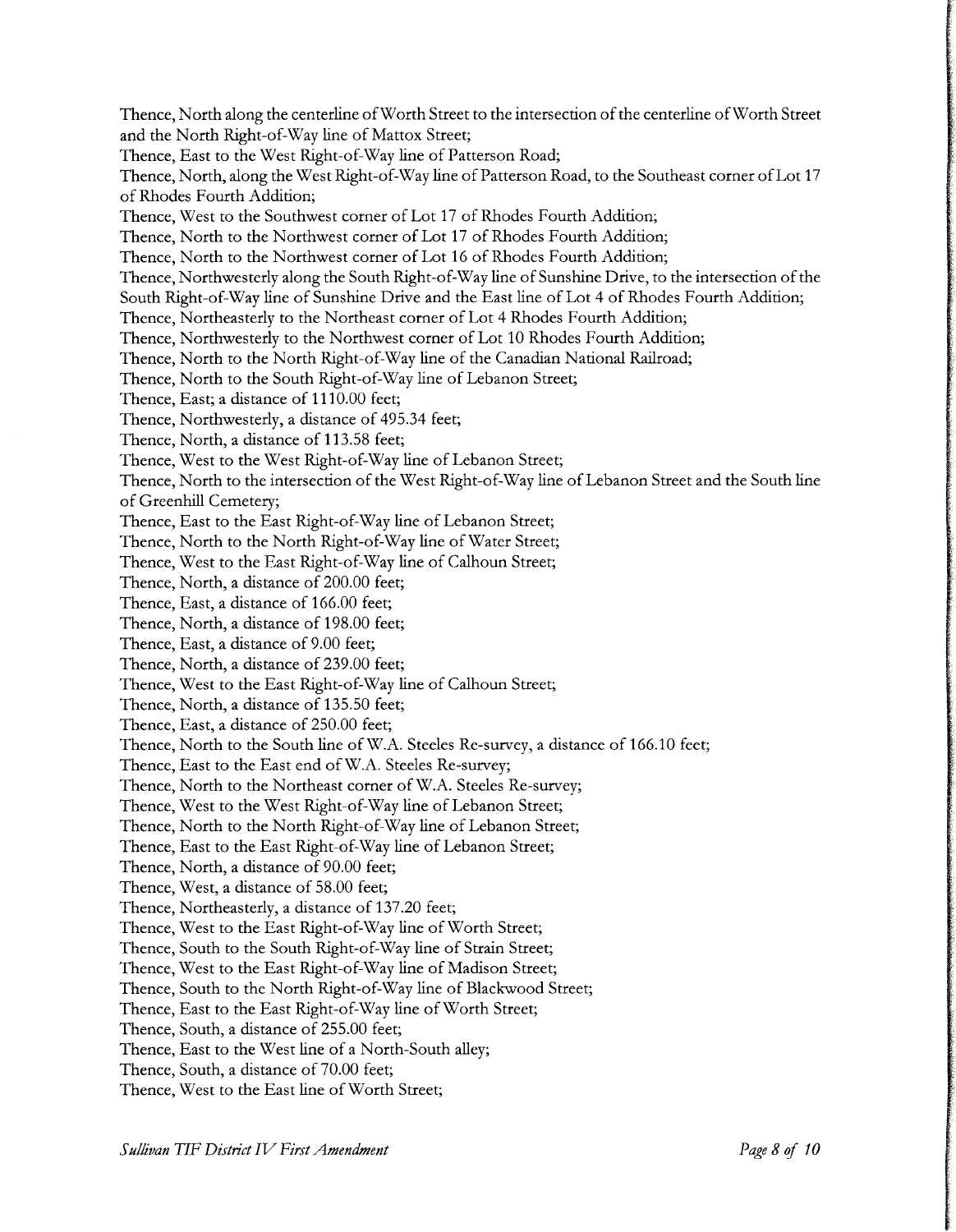Thence, South to the South Right-of-Way line of Jackson Street;

Thence, West to the East Right-of-Way line of Madison Street;

Thence, South to the North Right-of-Way line of Harrison Street;

Thence, East, a distance of 70.00 feet;

Thence, South to the South line of Lots <sup>3</sup> and 4 of Block <sup>11</sup> of the Original Town of Sullivan;

Thence, West to the East Right-of-Way line of Madison Street;

Thence, South to the South Right-of-Way line of Jefferson Street;

Thence, West along the South Right-of-Way line of Jefferson Street, to the intersection of the West line of <sup>a</sup> North-South alley of Block <sup>12</sup> of the Original Town of Sullivan and the South Right-of-Way line of Jefferson Street;

Thence, North to the South Right-of-Way line of Harrison Street;

Thence, North to <sup>a</sup> point being 4.33 feet West of the Southeast corner of Lot <sup>6</sup> of Block <sup>9</sup> of the Original Town of Sullivan;

Thence, East to the Southwest corner of Lot <sup>8</sup> of Block <sup>9</sup> of the Original Town of Sullivan;

Thence, North to the Northwest corner of Lot <sup>8</sup> of Block <sup>9</sup> of the Original Town of Sullivan;

Thence, West to the West Right-of-Way line of Washington Street;

Thence, South to the North Right-of-Way line of Harrison Street;

Thence, West to the Southeast corner of the West Half of Lot <sup>7</sup> of Block <sup>8</sup> of the Original Town of Sullivan;

Thence, North to the Northeast corner of the West Half of Lot <sup>7</sup> of Block <sup>8</sup> of the Original Town of Sullivan;

Thence, West to the Northwest corner of the West Half of Lot <sup>7</sup> of Block <sup>8</sup> of the Original Town of Sullivan;

Thence, South to the South Right-of-Way line of Harrison Street;

Thence, West to the West Right-of-Way line of Van Buren Street;

Thence, North to the North Right-of-Way line of Monroe Street;

Thence, East along the North Right-of-Way line of Monroe Street, to the West Right-of-Way line of Main Street;

Thence, North along the West Right-of-Way line of Main Street, to the South Right-of-Way line of Jackson Street;

Thence, West along the South Right-of-Way line of Jackson Street, to the POINT OF BEGINNING; and,

EXCEPTING therefrom Lots 7, 8, 9, 10, 11, 12, 13, 14, 15, 23, 24, and 25 ofWhite Heath Subdivision and PT LOT 12 Elizabeth Title Addn, 06-03-10 10D-251 L, Lot 46 X 100 (PIN 08-08-02-211-006).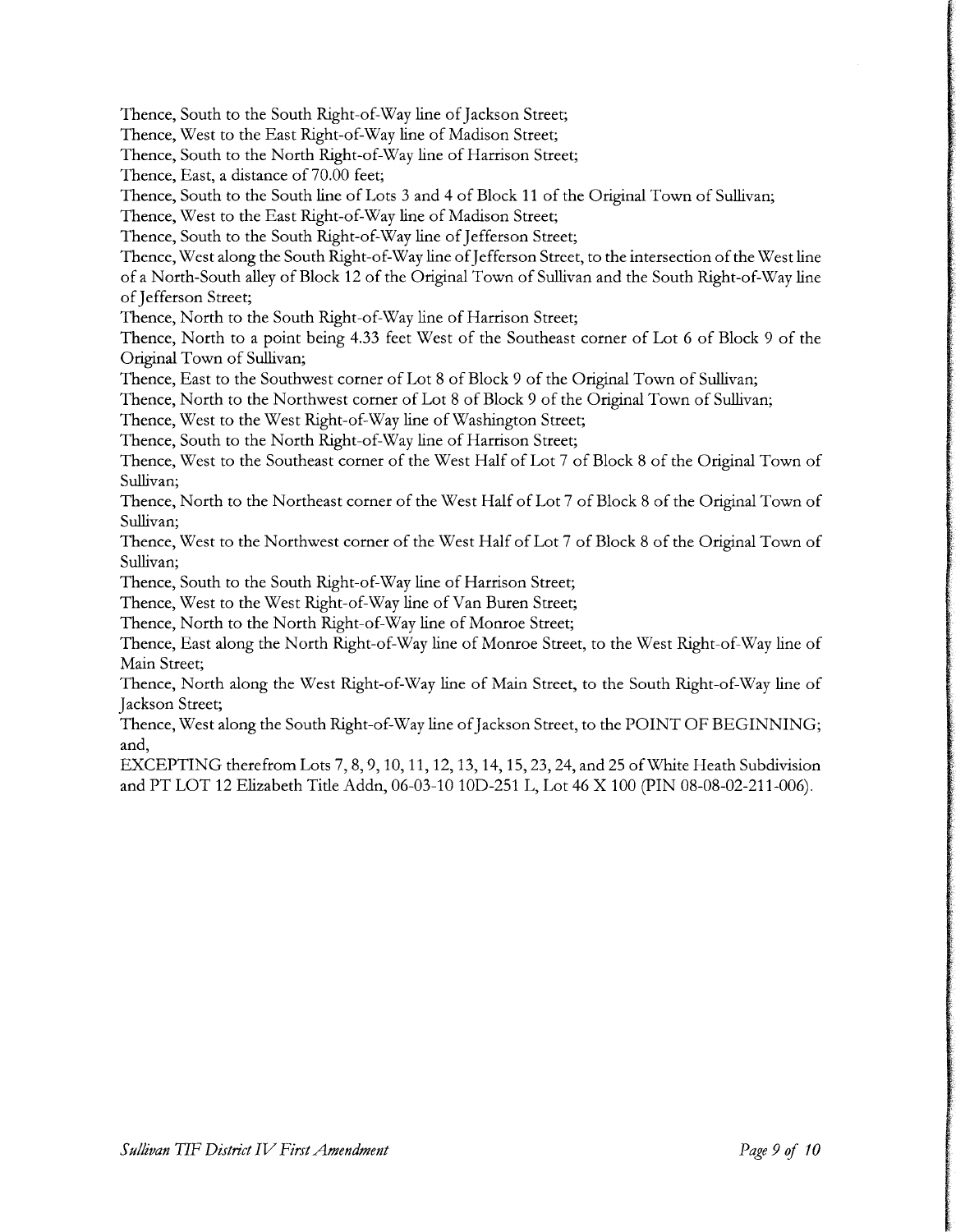### EXHIBIT C

#### SULLIVAN TIF DISTRICT IV FIRST AMENDMENT AMENDED BOUNDARY MAP